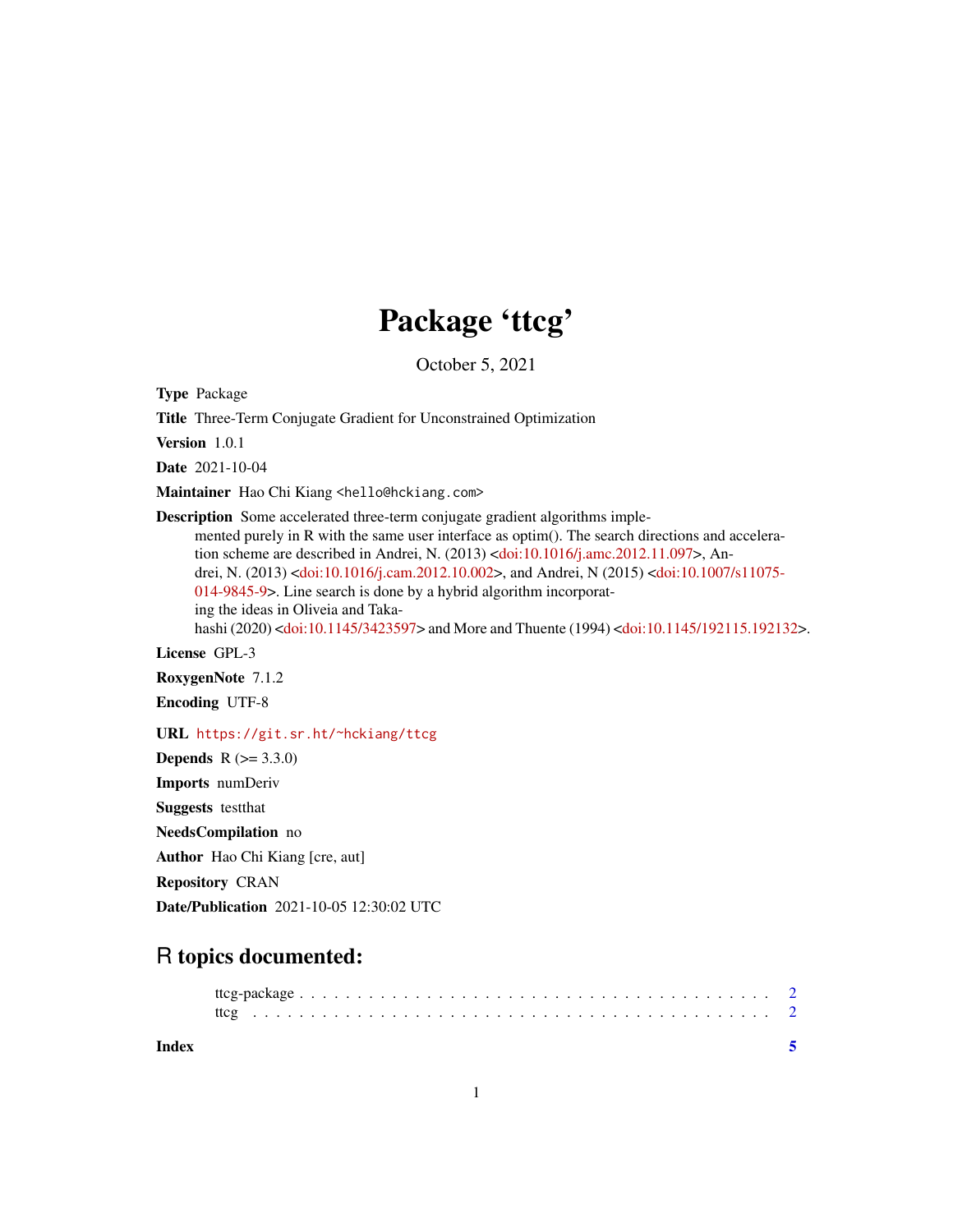#### <span id="page-1-0"></span>Description

Some accelerated three-term conjugate gradient algorithms implemented purely in R with the same user interface as optim(). The search directions and acceleration scheme are described in Andrei, N. (2013) <doi:10.1016/j.amc.2012.11.097>, Andrei, N. (2013) <doi:10.1016/j.cam.2012.10.002>, and Andrei, N (2015) <doi:10.1007/s11075-014-9845-9>. Line search is done by a hybrid algorithm incorporating the ideas in Oliveia and Takahashi (2020) <doi:10.1145/3423597> and More and Thuente (1994) <doi:10.1145/192115.192132>.

#### Author(s)

Hao Chi Kiang, <hello@hckiang.com>

#### See Also

Useful links:

• <https://git.sr.ht/~hckiang/ttcg>

ttcg *Accelerated three-term conjugate gradient optimization with restart*

#### Description

The ttcg function minimizes a given function using several Neculai Andrei's three-term conjugate gradient algorithms.

#### Usage

 $tteg(par, fn, gr = NULL, method = "TIDES", control = list(), ...)$ 

#### Arguments

| par     | A numerical vector containing the initial parameters.                                                                                                                                                     |
|---------|-----------------------------------------------------------------------------------------------------------------------------------------------------------------------------------------------------------|
| fn      | A function to be minimized. It should accept a numerical vector as its sole<br>argument and return a scaler.                                                                                              |
| gr      | The gradient function of fn. It should accept the same argument as fn and return<br>a vector of the same length as par. If it is NULL then numerical finite difference<br>is used to obtain the gradient. |
| method  | A character string, one of 'TTDES', 'TTCG', 'THREECG'. This determines<br>how the line search direction is computed. 'TTDES' is the default method.                                                       |
| control | A list of control parameters. See Details.                                                                                                                                                                |
|         | Extra arguments to be passed to fn                                                                                                                                                                        |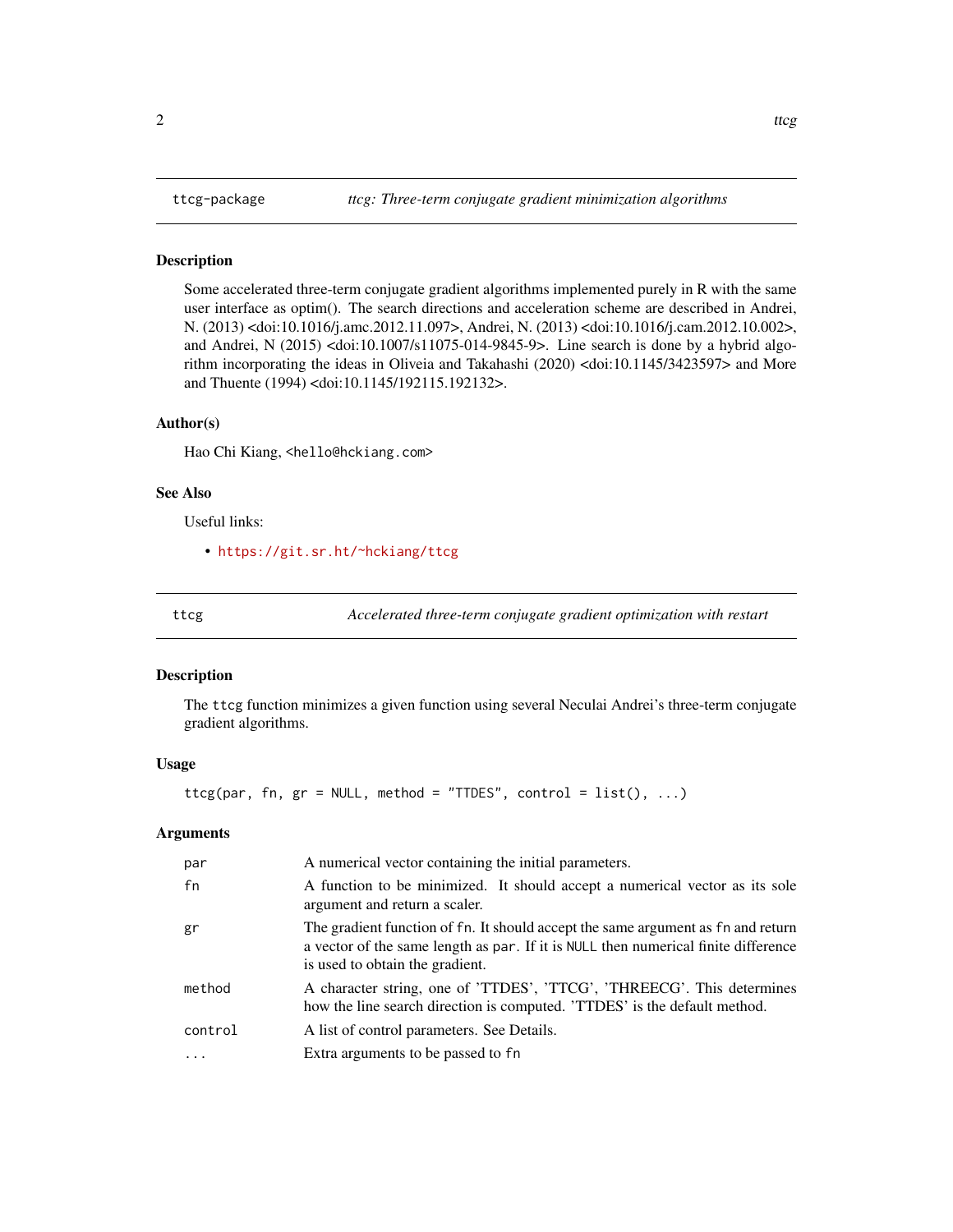#### Details

By default, the algorithm stops when any one of the following three convergence tests is satisfied. (1) The squared Euclidean norm of the squared Euclidean norm of the gradient is smaller than a tolerance; (2) The infinity norm of the gradient is smaller than a tolerance; (3)  $|f_{k+1} - f_k|$  <  $\epsilon * (1 + |f_k|)$ . These three tolerances can be set in the control argument, and turnt off by setting them to any negative values. If all three were turnt off, the algorithm may never stop.

The method argument specifies how the search direction in each step is computed. Please see the three Neculai Andrei's three papers in the citation section for more detailed description. An acceleration scheme and a restart procedure are implemented according to his three papers. Line search is done by a bisection-like weak-Wolfe search described in Oliveira and Takahashi's (2020) interpolate-truncate-project algorithm, but replacing their gradient-secant interpolation with some of More-Thuente's (1994) cubic interpolation idea.

The control argument is a list that can contain any of the following named element:

- maxit The maximal number of iteration. Default is 500.
- gl2tol A positive small number. The iteration will be terminated if the squared Euclidean norm of the gradient is smaller than this number. Default is min(1e-9,length(par)\*1e-10). To turn off this test, set it to any negative values.
- **gmaxtol** A positive small number. The iteration will be terminated if the infinity norm of the graident is smaller than gmaxtol. Default is 1e-6. To turn off this test, set it to any negative values.
- **ftol** A positive small number. The iteration will be terminated if  $|f_{k+1} f_k| < f tol * (1 + |f_k|)$ . To turn off this test, set it to any negative values.
- c1 The line search parameter for the sufficient descent condition. Default is 1e-3.
- c2 The line search parameter for the curvature condition. Default is 0.08.
- trace Either TRUE or FALSE, indicating whether or not details should be printed to the terminal during the optimization. Default is FALSE.

#### Value

A list containing the following named elements.

- **par** The optimal parameter.
- value The optimal function value.
- counts An integer vector containing the number of function and gradient calls used during the optimization.
- convergence An integer indicating convergence status. '0' means successful convergence; '1' means maxit has been reached; '2' means a line search failure in which a point that satisfies the weak Wolfe condition is not found. Among other possibilities, this may happen when the function is unbounded below or the function is non-differentiable.)

#### message A character string giving additional message.

ttcg 3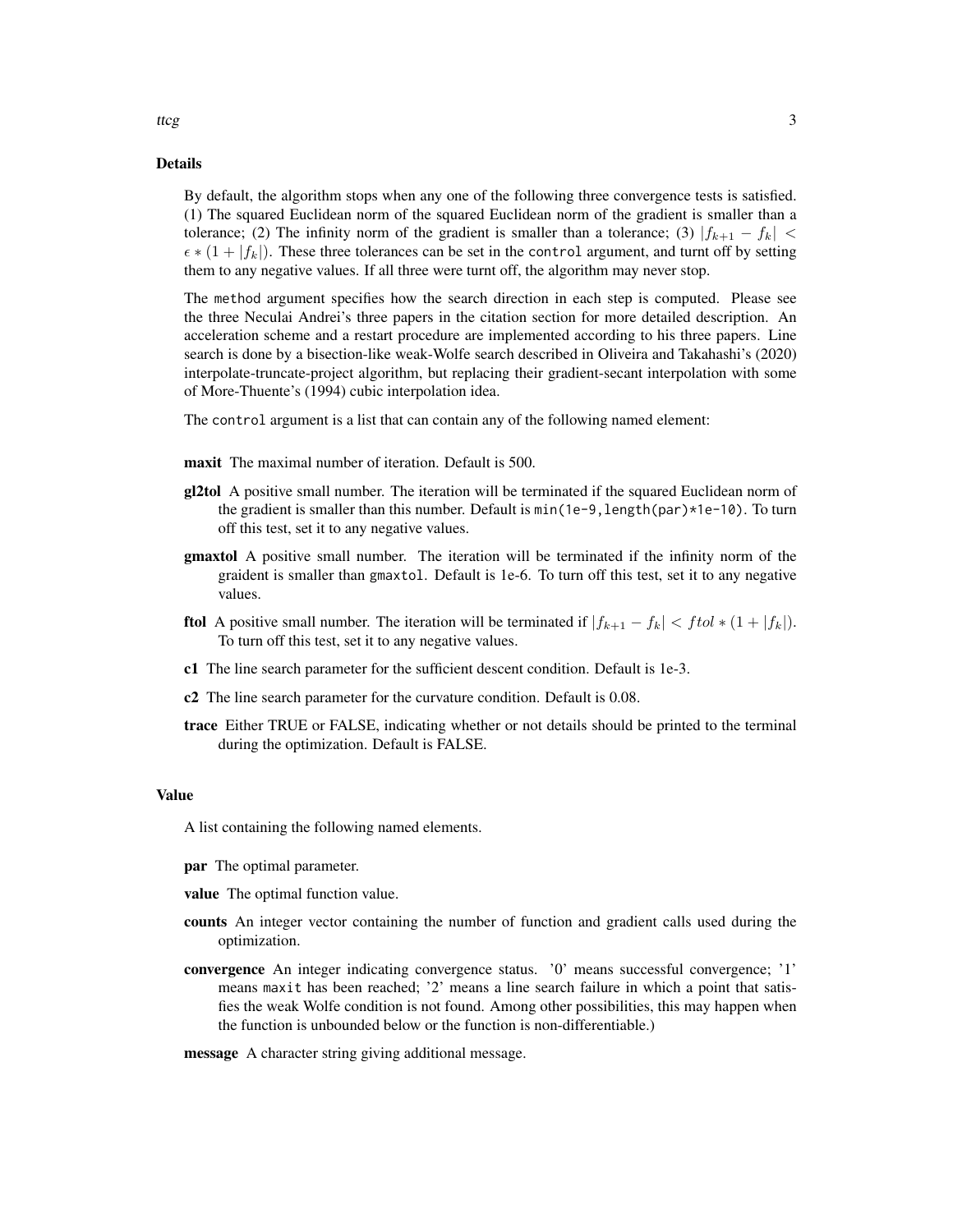#### References

Andrei, N. (2013). On three-term conjugate gradient algorithms for unconstrained optimization. Applied Mathematics and Computation, 219(11), 6316-6327.

Andrei, N. (2013). A simple three-term conjugate gradient algorithm for unconstrained optimization. Journal of Computational and Applied Mathematics, 241, 19-29.

Andrei, N. (2015). A new three-term conjugate gradient algorithm for unconstrained optimization. Numerical Algorithms, 68(2), 305-321.

Oliveira, I. F., & Takahashi, R. H. (2020). An Enhancement of the Bisection Method Average Performance Preserving Minmax Optimality. ACM Transactions on Mathematical Software (TOMS), 47(1), 1-24.

More, J. J., & Thuente, D. J. (1994). Line search algorithms with guaranteed sufficient decrease. ACM Transactions on Mathematical Software (TOMS), 20(3), 286-307.

### Examples

```
nqm = rnorm(500)*2fn = function (x, nqm1) sum((x - nqm1)^2).
gr = function (x, nqm1) 2.*( x - nqm1)r = ttcg(par = rnorm(500)*4., fn = fn, gr = gr, method='TTDES', nqm=nqm)
all.equal(r$value, 0.0)
```